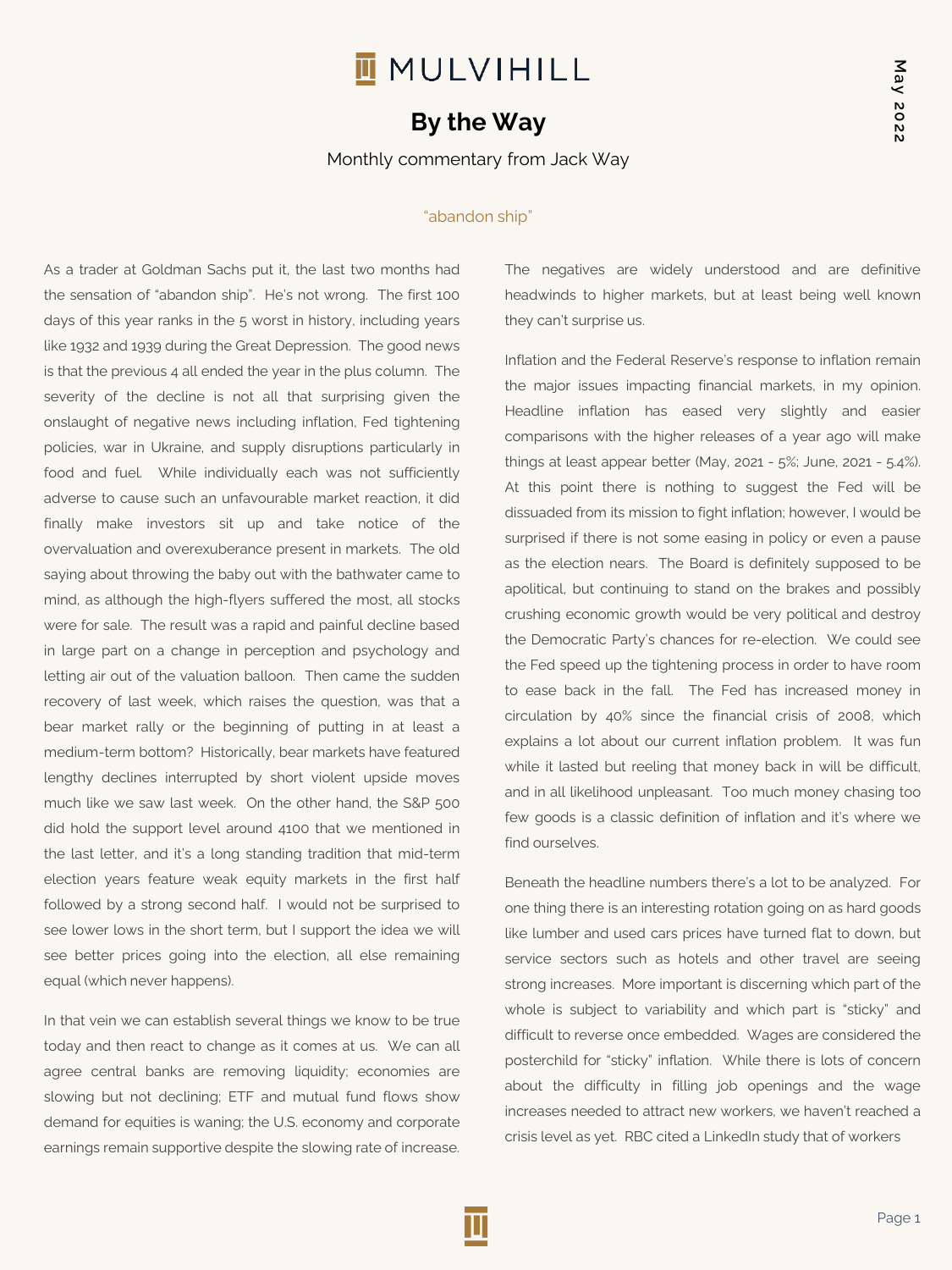who quit their job to take another position, 6.5% did not last a year in that new job. It's a record high. Grass is not always greener? Hopefully Goldman Sachs is correct that "labor stress is easing". Whatever the future holds, it is not possible for the rate of inflation to remain two to three times the level of Fed regulated interest rates; one has to come down or the other has to go up.

We continue to follow various Global Purchasing Manager's Indexes (PMI) in an attempt to anticipate economic growth. The U.S. flash composite for May was reported at 53.8 – down from 56.0 the month before; below expectations but still an indication of 2% GDP growth for the year. Despite the war and commodity price increases the Eurozone April report was 54.9 – down from 55.3 but still impressive. The U.K. on the other hand saw service PMI numbers drop from 58.9 to 51.8. (How's that Brexit going?) Finally, China, given the lockdowns, came in at 47.4 for April, below the 50 level thus indicating economic contraction. The U.S. number is reassuring, but no reason to relax with the Fed intent on slowing things down. Consumer confidence is depressed but consumer spending remains firm; still with government checks stopped, households may need to dip into savings and make more use of credit cards. An interesting if meaningless aside; U.S. federal tax revenues are rising so fast due to the rapid increase in incomes post-pandemic, and the end of fiscal stimulus, it could actually lead to a balanced budget.

While inflation is front and center, perhaps the potential for the most disparate outcomes lies in the geopolitical arena. The Russian attack on the Ukraine after the China/Russian alliance had proclaimed their friendship with "no limits" raises fear of what the two countries will attempt in order to bring about what they are calling a "new world order". While that doesn't necessarily imply anything immediately dangerous, it is certainly disturbing. Both China and the U.S. are travelling around the world courting relationships with countries large and small. Globalization has seemingly died, and regional alliances are the new answer. Recent questions about the U.S. commitment to international security isn't helping in this quest.

Internally the U.S. continues to struggle. The recent shootings in Texas and Buffalo, New York prove Congress is unable to compromise on anything. The ex-Speaker of the House, Paul Ryan, said there are too many "entertainers" in Congress, and I would add too few Statesmen. I admit to a bias, but if even one Republican Senator can't see a way clear to vote for something as simple as background checks, what more is there? Further on legislation, key votes may be upcoming in Congress on important bills; one to pass a "build better smaller" spending proposal, and another to regulate the high-tech industry. I was startled to read that southern border apprehensions which Democrats had promised to reduce are in fact up by 73% in the first four months versus last year. That could be another problem for that party come November. Be safe!